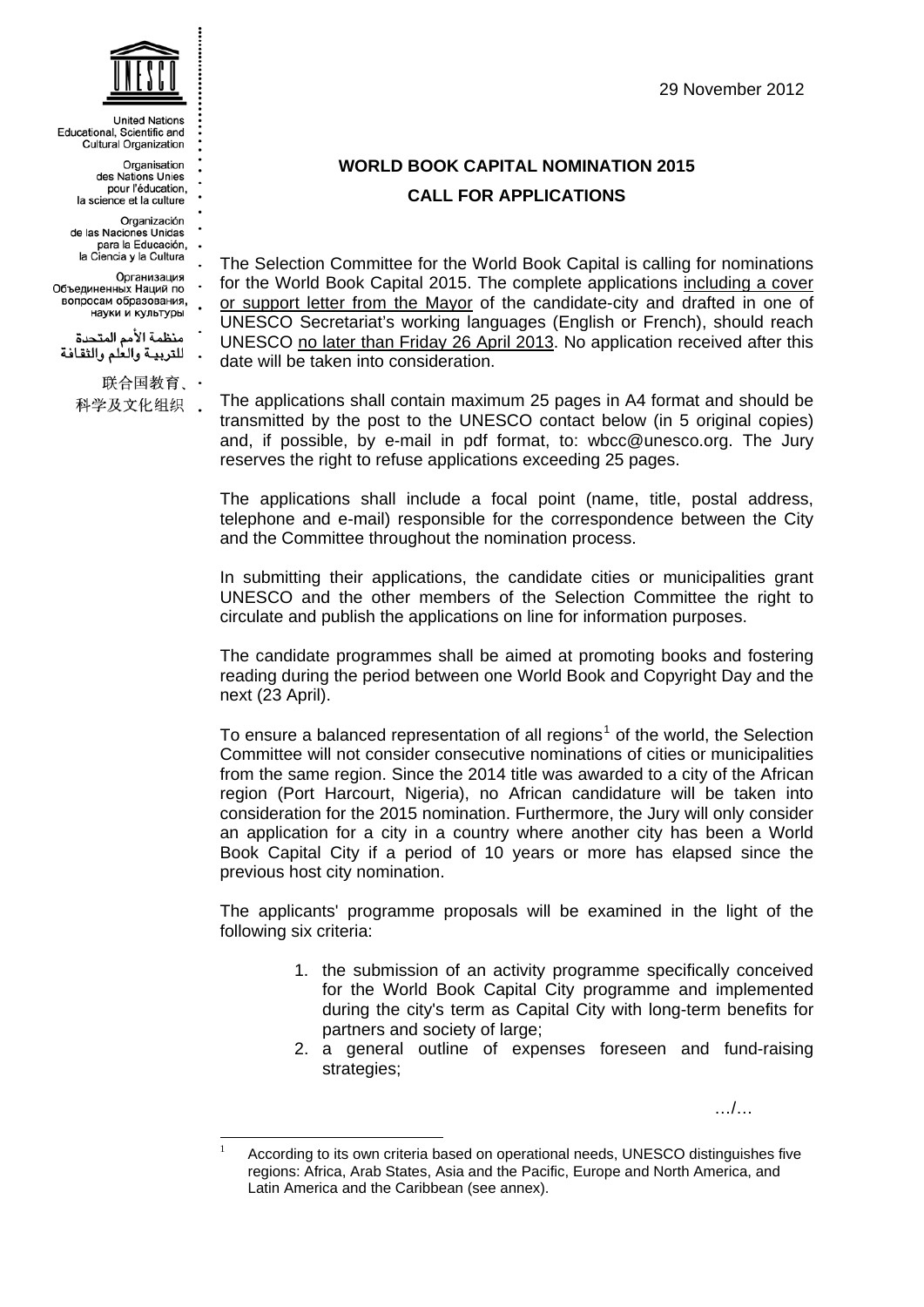- 3. the degree of municipal, regional, national and international involvement, including professional and non-governmental organizations, and the foreseeable impact of the programmes;
- 4. the quantity and quality of one-time or ongoing activities organized by the applicant city in collaboration with national, regional and international professional organizations representing writers, publishers, booksellers and librarians respecting the various players in the book supply chain and in the scientific and literary community;
- 5. the quantity and quality of any other noteworthy projects promoting and fostering books and reading;
- 6. conformity with the principles of freedom of expression, freedom to publish and to distribute information, as stated in the UNESCO Constitution as well as Articles 19 and 27 of the Universal Declaration of Human Rights and by the Agreement on the Importation of Educational, Scientific and Cultural Materials (Florence Agreement, see annex).

By presenting its application each candidate city or municipality commits, in case of nomination, to:

- 1. associate UNESCO and the three professional associations represented in the Selection Committee, in its communication and information campaign by displaying their respective logos, on all publications and on the website of the World Book Capital programme);
- 2. provide UNESCO, which will share it with all members of the Selection Committee, with:
	- a. an interim report on the activities implemented during the first part of nomination year (23 April 2015 - October 2015);
	- b. a final report on the activities implemented during the entire nomination year (23 April 2015 - 22 April 2016);
- 3. systematically invite UNESCO and the three professional associations represented in the Selection Committee to all main events relating the World Book Capital City programme;
- 4. produce and circulate information and communication tools on the City programme both in national and international languages.

…/…